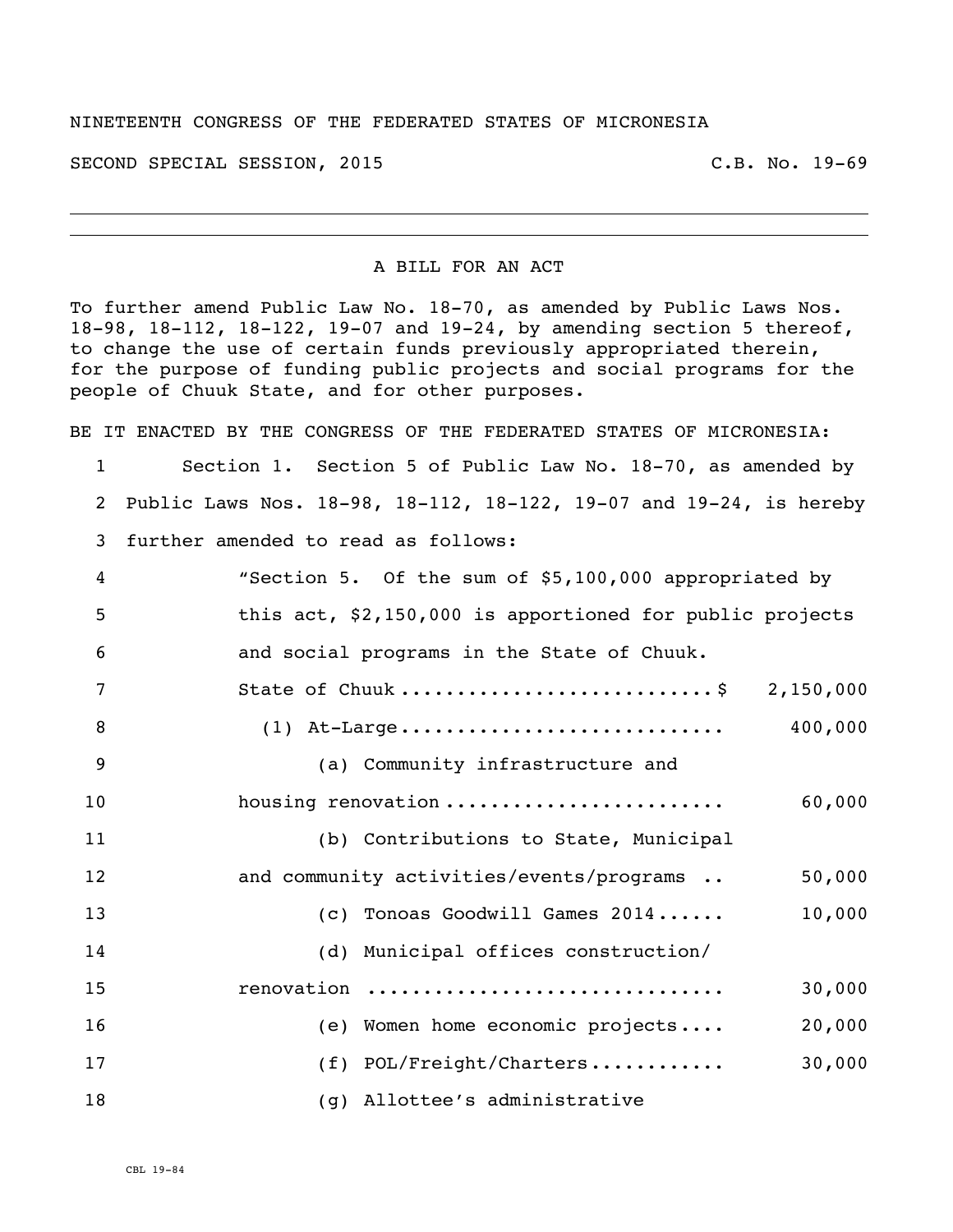| $\mathbf{1}$ | support services \$                      | 25,000  |
|--------------|------------------------------------------|---------|
| 2            | (h) Fishing projects                     | 45,000  |
| 3            | (i) Leadership/patients/students         |         |
| 4            | travel & COAP                            | 38,000  |
| 5            | (j) Youth activities/programs/           |         |
| 6            | equipment<br>15,000                      |         |
| 7            | $(k)$ Students' financial assistance     | 15,000  |
| 8            | (1) Mortlock Goodwill Games 2014         | 5,000   |
| 9            | (m) 2014 Weno Goodwill Games obligations | 7,000   |
| 10           | (n) Land transportation                  | 40,000  |
| 11           | (o) Weno Municipal official travel       | 10,000  |
| 12           | (2) Election District No. 1              | 350,000 |
| 13           | (a) Lien Pwikial, Lien Pwakii,           |         |
| 14           | Nomeisepi and Kilo I subsidy             | 40,000  |
| 15           | (b) Cooperative Associations,            |         |
| 16           | Non-governmental organizations           |         |
| 17           | contributions and subsidy                | 45,000  |
| 18           | (c) Mortlock leadership subsidy          | 25,000  |
| 19           | (d) Home, housing and multipurpose       |         |
| 20           | building improvement and renovation      | 100,000 |
| 21           | (e) Students financial assistance        | 20,000  |
| 22           | (f) Food security, relief and            |         |
| 23           | poverty alleviation project programs     | 50,000  |
| 24           | Mortlocks Goodwill Games and<br>(q)      |         |
| 25           | Mortlocks substate center projects       | 25,000  |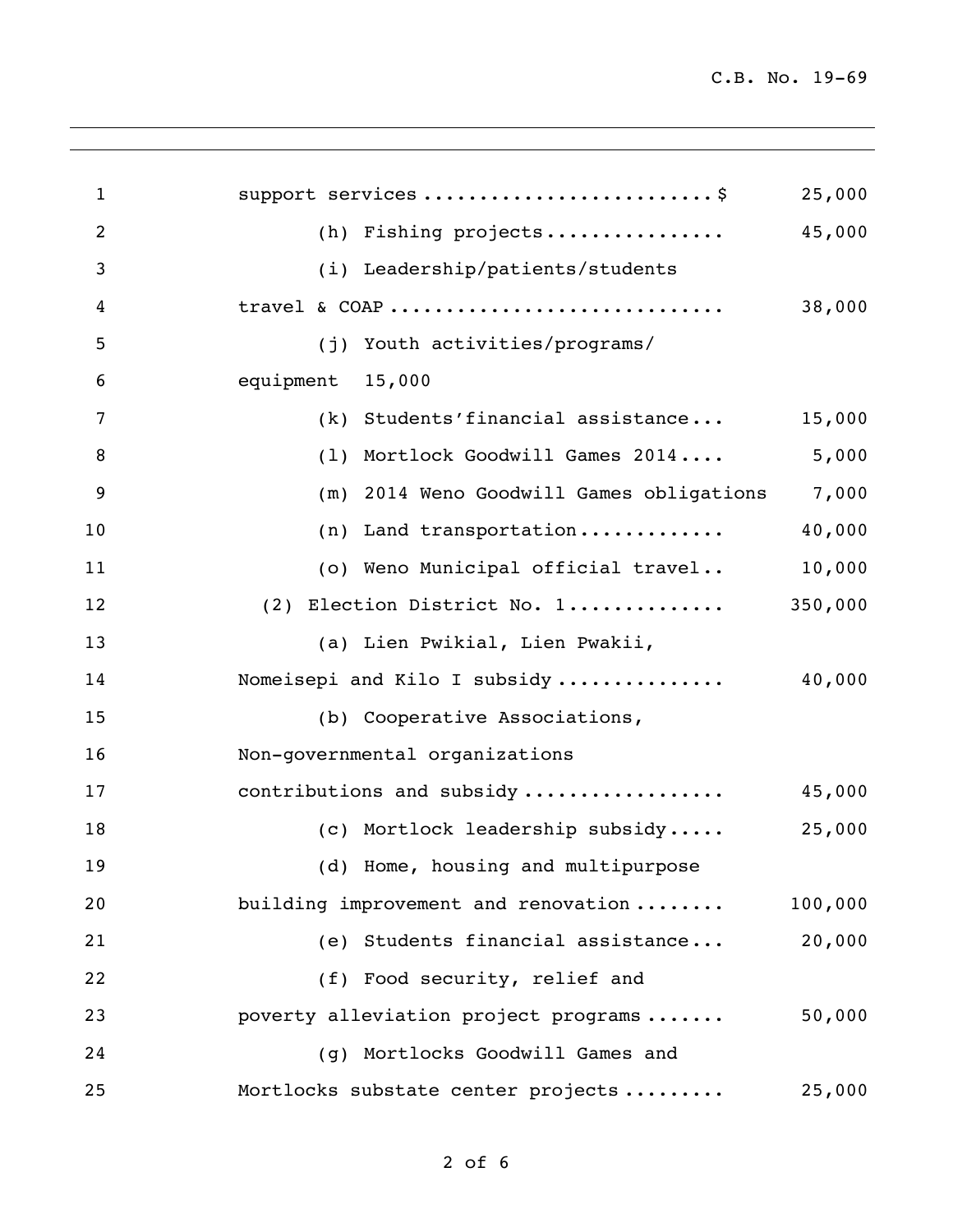| $\mathbf{1}$ |                                          | 25,000  |
|--------------|------------------------------------------|---------|
| 2            | (i) Repatriation of remains/             |         |
| 3            | medical referral                         | 10,000  |
| 4            | (j) Mortlocks Mayors Association         | 10,000  |
| 5            | (3) Election District No. 2              | 350,000 |
| 6            | (a) Housing and Community Hall           |         |
| 7            | rehabilitation                           | 50,000  |
| 8            | (b) Fishing projects                     | 30,000  |
| 9            | (c) Students' financial assistance       | 20,000  |
| 10           | (d) Food Security                        | 30,000  |
| 11           | Administrative cost/office rental<br>(e) |         |
| 12           | for Election District No. 2              | 20,000  |
| 13           | (f) Office of the Governor subsidy       | 10,000  |
| 14           | Municipal subsidy<br>(q)                 | 34,000  |
| 15           | Public markets renovation<br>(h)         | $-0-$   |
| 16           | Human repatriation<br>(i)                | 10,000  |
| 17           | Water system projects<br>(i)             | 5,000   |
| 18           | (k) Road improvement/heavy               |         |
| 19           | equipment purchase                       | 70,000  |
| 20           | (1) Land transportation need             | 30,000  |
| 21           | Weno election subsidy<br>(m)             | 7,000   |
| 22           | Chuuk Women Council<br>(n)               | 5,000   |
| 23           | (o) Leadership/patients/students         |         |
| 24           | travel need                              | 19,000  |
| 25           | (p) Youth activities/program             | 10,000  |
|              |                                          |         |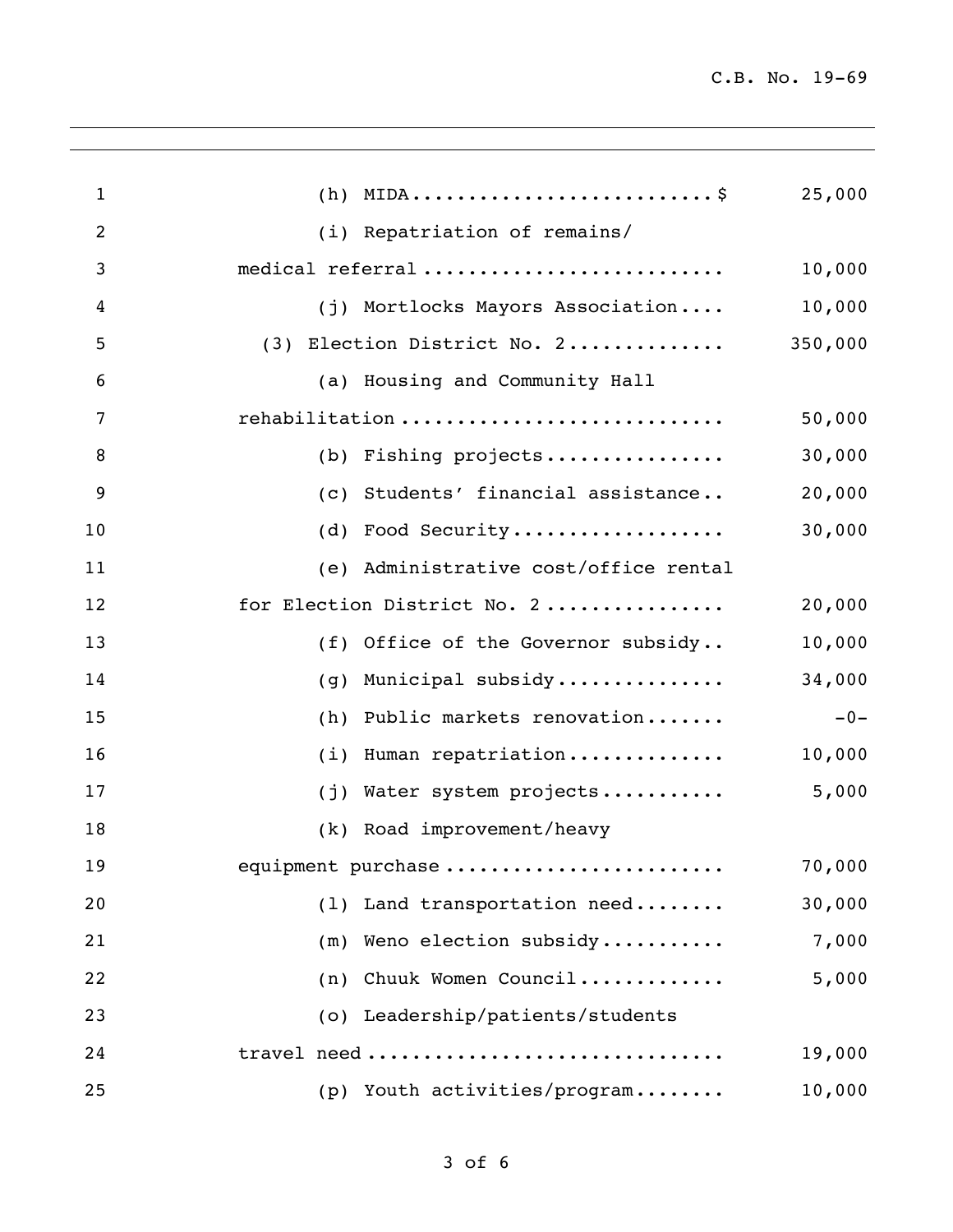| $\mathbf{1}$   | (4) Election District No. 3\$                          | 350,000 |
|----------------|--------------------------------------------------------|---------|
| $\overline{2}$ | (a) Food Security, relief and poverty                  |         |
| 3              | alleviation program                                    | 50,000  |
| 4              | (b) Fishing Project                                    | 100,000 |
| 5              | (c) Municipal subsidy                                  | 50,000  |
| 6              | (d) Leadership travel (Traditional,                    |         |
| 7              | Local and State and National Governments)              | 30,000  |
| 8              | (e) Human repatriation                                 | 10,000  |
| 9              | (f) Alternative energy and/or                          |         |
| 10             | solar project                                          | 10,000  |
| 11             | (g) Individual housing repair/                         |         |
| 12             | improvement after the aftermath of Typhoon             |         |
| 13             |                                                        | 50,000  |
| 14             | (h) Purchase of vehicle for Election                   |         |
| 15             | District No. 3                                         | 20,000  |
| 16             | (i) Constituents outreach and                          |         |
| 17             | advocacy program                                       | 20,000  |
| 18             | (j) Administrative support service                     |         |
| 19             | for SNDA                                               | 10,000  |
| 20             | (5) Election District No. 4                            | 350,000 |
| 21             | (a) Fishing Project subsidy                            | 60,000  |
| 22             | (b) Low Income Housing subsidy                         | 40,000  |
| 23             | Humanitarian assistance subsidy.<br>$\left( c \right)$ | 50,000  |
| 24             | (d) Youth activities and programs subsidy              | 30,000  |
| 25             | (e) Medical referral and repatriation                  |         |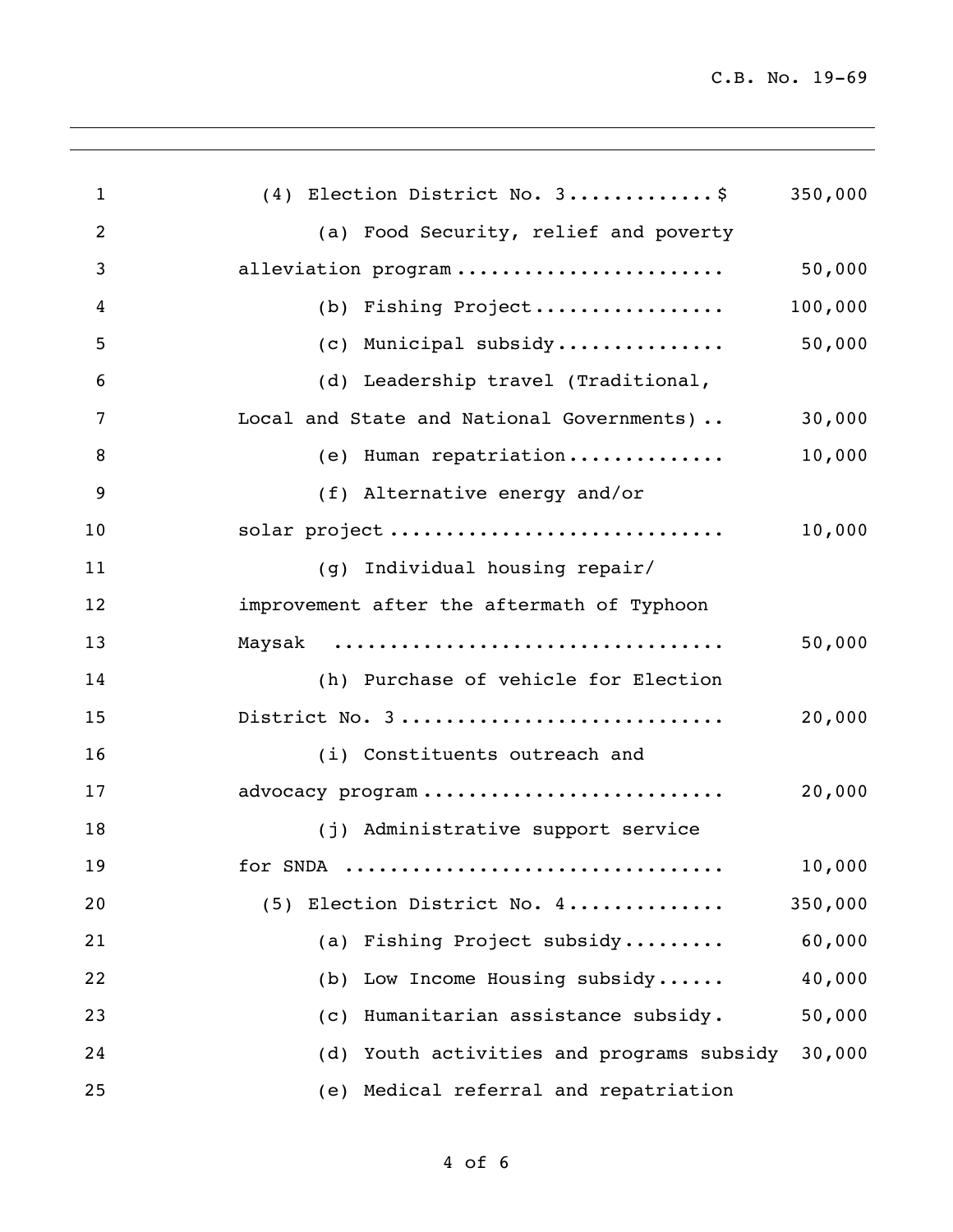| $\mathbf{1}$ | of human remains subsidy\$<br>20,000                                                            |
|--------------|-------------------------------------------------------------------------------------------------|
| 2            | (f) Administrative cost for Faichuk                                                             |
| 3            | Development Authority<br>20,000                                                                 |
| 4            | 10,000<br>(g) Fishing markets subsidy                                                           |
| 5            | 20,000<br>(h) Sewing Project subsidy                                                            |
| 6            | 80,000<br>(i) Municipal governments subsidy                                                     |
| 7            | 20,000<br>(j) Students financial assistance                                                     |
| 8            | 350,000<br>(6) Election District No. 5                                                          |
| 9            | (a) [Fishing equipment                                                                          |
| 10           | and/or supplies] Municipal governments'                                                         |
| 11           | subsidy $\ldots \ldots \ldots \ldots \ldots \ldots \hspace{1mm} [\frac{171}{17000}]$<br>153,838 |
| 12           | (b) Low income housing renovation,                                                              |
| 13           | water well project and purchase of water                                                        |
| 14           | $\overline{0}$                                                                                  |
| 15           | (c) Northwest Social and Development                                                            |
| 16           | activities/ operation/projects  [10,000]<br>$\overline{0}$                                      |
| 17           | (d) Post Secondary financial grants                                                             |
| 18           | for school year 2015 and 2016 [, PROVIDED THAT, students                                        |
| 19           | GPA is not less than $2.5$ ]  [20,000]<br>30,000                                                |
| 20           | (e) Contractual services for Hall                                                               |
| 21           | Islands Junior High School (one cook and four                                                   |
| 22           | housemothers/fathers)                                                                           |
| 23           | 30,000                                                                                          |
| 24           | (f) [Polowat youth activities] Saramen Chuuk                                                    |
| 25           | Academy high school subsidy  [5,000]<br>25,000                                                  |